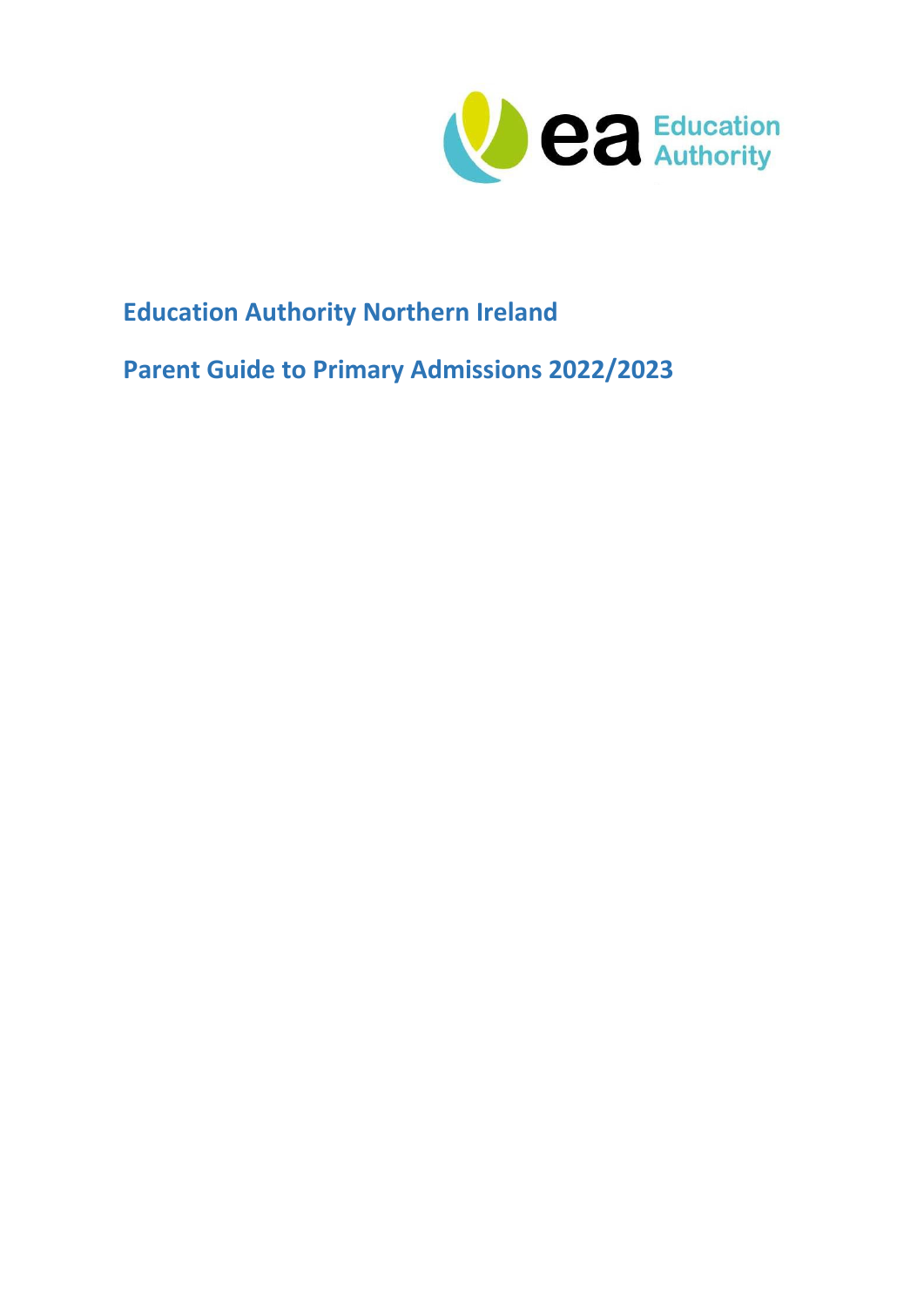# **Key Dates in the Primary Admissions Procedure for 2022/2023 school year**

| Monday 10 January<br>2022 at 12.00 noon     | Primary application procedure opens with online Citizen<br>Portal available.                                                                                                                                                                                      |
|---------------------------------------------|-------------------------------------------------------------------------------------------------------------------------------------------------------------------------------------------------------------------------------------------------------------------|
| Friday 28 January 2022 at<br>12.00 noon     | Closing date/time for receipt of punctual applications<br>(online Citizen Portal closes). Any applications received<br>after this date will be considered late.                                                                                                   |
| Friday 4 February 2022 at 12.00<br>noon     | Final date for which requests for consideration of<br>changes of preference in exceptional circumstances, new<br>(late) applications and additional information in support<br>of applications will be accepted.                                                   |
| February 2022 to April 2022                 | Education Authority operates a clearing house to process<br>applications according to parental preference.                                                                                                                                                        |
| Tuesday 26 April 2022<br>(procedure closes) | Parents can receive notification of outcome of P1<br>applications via Online Portal (opens 28 April 2022).<br>Schools may choose to notify parents by post, letters for<br>receipt on 28 April 2022. EA will notify parents of<br>children yet to secure a place. |
| Monday 9 May 2022 at 4.00 pm                | Final date/time for appeal form(s) against the decision of<br>a Board of Governors to refuse admission to a child to be<br>received by EA.                                                                                                                        |

### **Primary Admissions in Northern Ireland**

The Education (NI) Order 1997 gives you, as a parent, the right to express a preference as to the primary school which you wish your child to attend. All parents seeking a place for their child in a grant-aided school are required to submit an application form in accordance with the arrangements set out below. This website describes the arrangements which the Education Authority (EA) has made to enable you to state your preferences and to seek a place for your child in your preferred schools.

Priority will be given to children resident in Northern Ireland at the time of their proposed admission.

#### **Do I need to apply for a primary one place?**

If your child was born between 2 July 2017 and 1 July 2018 they will be due to start primary one in September 2022 and as they will be of compulsory school age you must apply for a place in a primary school.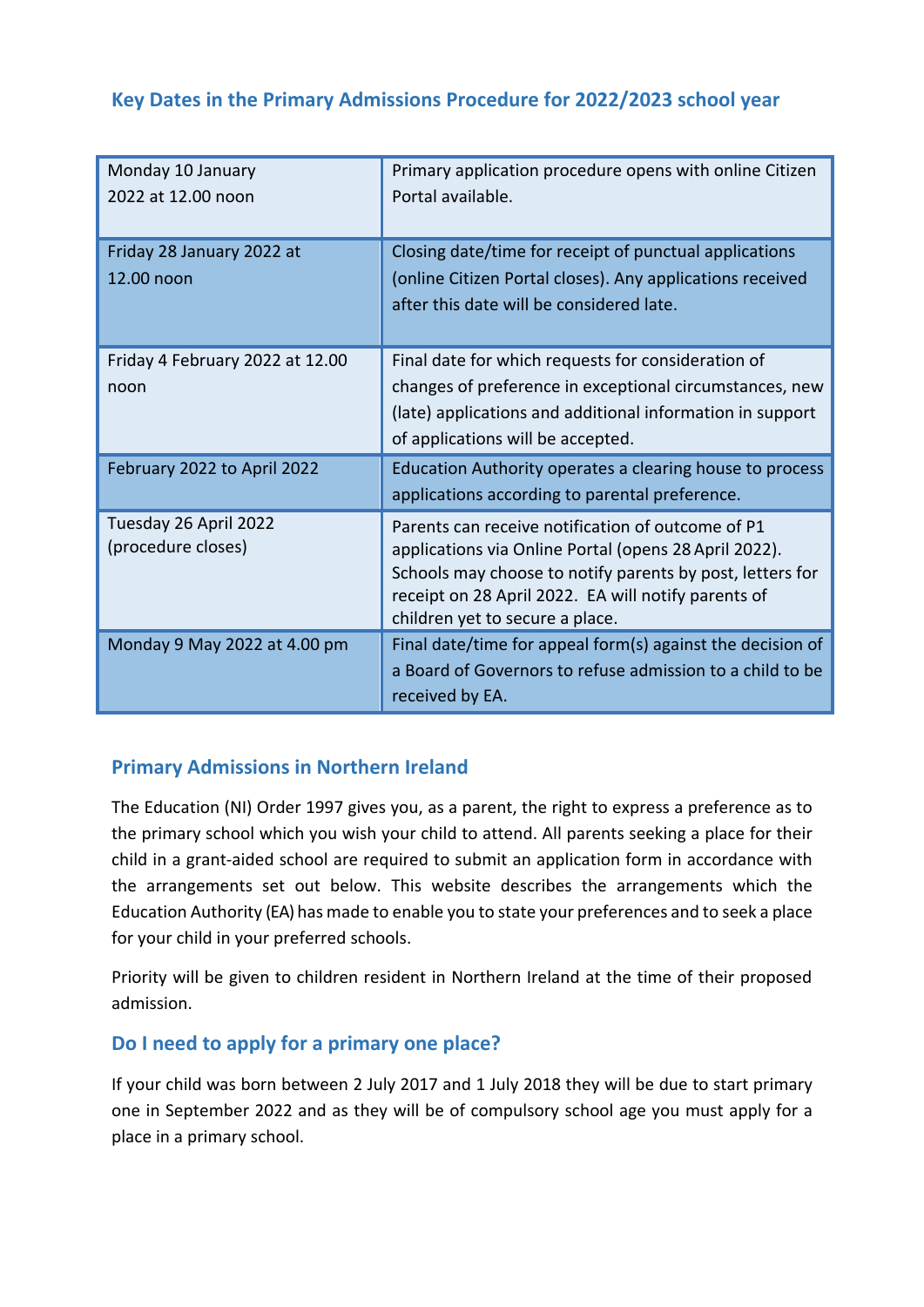#### **Exceptions**

#### **Special Educational Needs Applications**

If your child is undergoing statutory assessment you still need to apply for a primary one place. However, **you should not complete an application if your child has a Statement of Special Educational Needs**. Your child's placement will be arranged through the EA's Special Educational Needs Department.

#### **Children currently enrolled in a Reception Class**

If your child is currently enrolled in the Reception Class of a primary school and you wish for them to continue their primary one education at the same school then a new application is not required. However, if you wish to apply for your child to be admitted to a different primary school then you must complete an application for consideration.

#### **Preparatory Departments and Independent Schools**

For information on making application to the Preparatory Departments of grammar schools or to Independent Schools you should contact the schools directly.

#### **How do I apply for a Primary One place for the 2022/2023 school year?**

The easiest way to apply is online using our [Citizen Portal.](https://capita.slough.gov.uk/CitizenPortal_LIVE/Account/Login) User guides are available on the EA website at [eani.org.uk.](http://www.eani.org.uk/)

You can apply online between:

### **12.00 noon (GMT) on Monday 10 January 2022 and 12.00 noon (GMT) on Friday 28 January 2022**

If you are unable to apply online, paper applications will be available by request only from the Primary Admissions Office, Education Authority. If you require a form please contact:-

Tel: Admissions Helpdesk 028 9598 5595

Email: [primaryadmissions@eani.org.uk](mailto:primaryadmissions@eani.org.uk)

By Post: Primary Admissions Office, Education Authority, 3 Charlemont Place, The Mall, Armagh BT61 9AX

Before you submit your application it is important that you read the admissions criteria of the schools you are interested in sending your child to. When completing the application you will need to make sure you include all the relevant information about how your child meets the criteria as this is what schools will use when applying criteria and making decisions on which children will be offered places.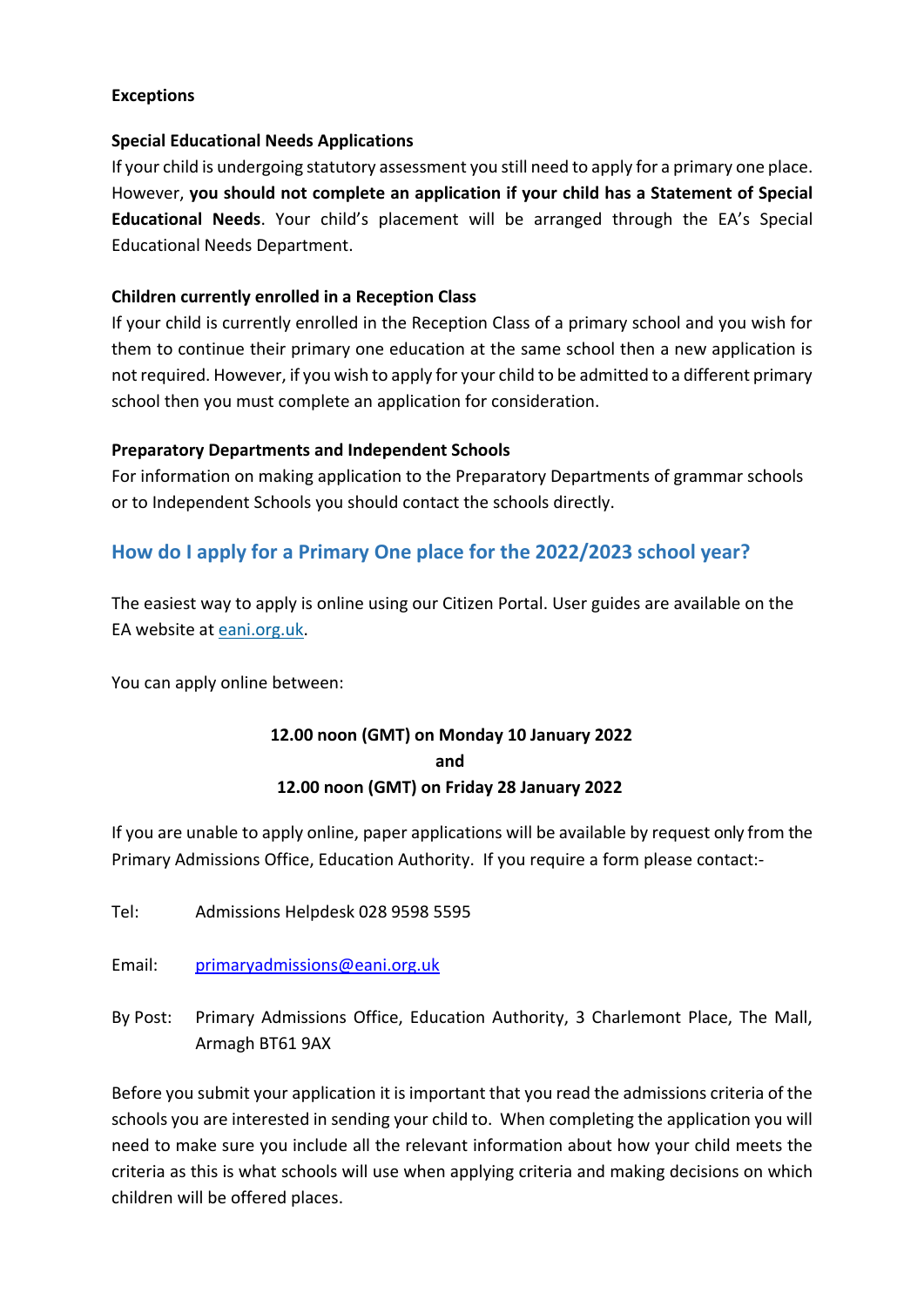If you apply after the closing date/time for punctual applications i.e. 12 noon on Friday 28 January 2022 you will need to complete a paper form as the Citizen Portal will not be accessible and your application will be treated as a late application. *Refer to the section "What happens if my application is late?" for further details.*

## **Where can I find out about schools and their admissions criteria?**

Use our ['Search Schools'](https://www.eani.org.uk/search-schools) facility on the Education Authority website to search for schools in your area and read their admissions criteria.

Due to the current Covid 19 pandemic, schools are unable to hold open days/evenings. You therefore may wish to contact schools that you are considering applying to directly, for further information. You should also check the school's website.

### **Completing your child's application**

Before starting to complete your child's application you should carefully read the guidance on this website on the admissions procedure as well as the admissions criteria for each primary school that you wish to nominate as a preference.

You may wish to use the Transport Eligibility Checker to help you determine if your child will be eligible for transport assistance to schools and to check bus routes.

It is important that you carefully choose the name of each school you wish to list as a preference and ensure you have selected the correct school(s). As some schools have similar names you should also check the address along with a local identifier e.g. St Mary's Primary School, Aughnacloy, St Mary's Primary School, Aughlisnafin, etc.

You should complete your application providing all the relevant details about how your child meets the admissions criteria of the schools you have listed as preferences. You must use your child's current home address and not that of a childminder or grandparent.

#### **How many preferences should I list?**

It is recommended that you should list at least four primary schools in the order of your preference as there is no guarantee your child will be accepted into the first preference. You can list up to six preferences on the Citizen Portal. If you wish to list more than six preferences you should email the additional preference and reasons for preference to the Education Authority at [primaryadmissions@eani.org.uk](mailto:primaryadmissions@eani.org.uk) clearly stating your child's details.

Please note that you cannot list the same preferences more than once. The only exception to this is if you wish to apply for a school which has an Irish Medium Unit and also to the school's English Medium stream in which case you will need to list the school twice. If you apply online then you will be alerted to do so.

You should be aware that after Tuesday 26 April 2022 a number of schools will have allocated all their places. Therefore, it is important that you give very careful consideration to the stated order of your preferences and ensure all relevant information is provided to the first choice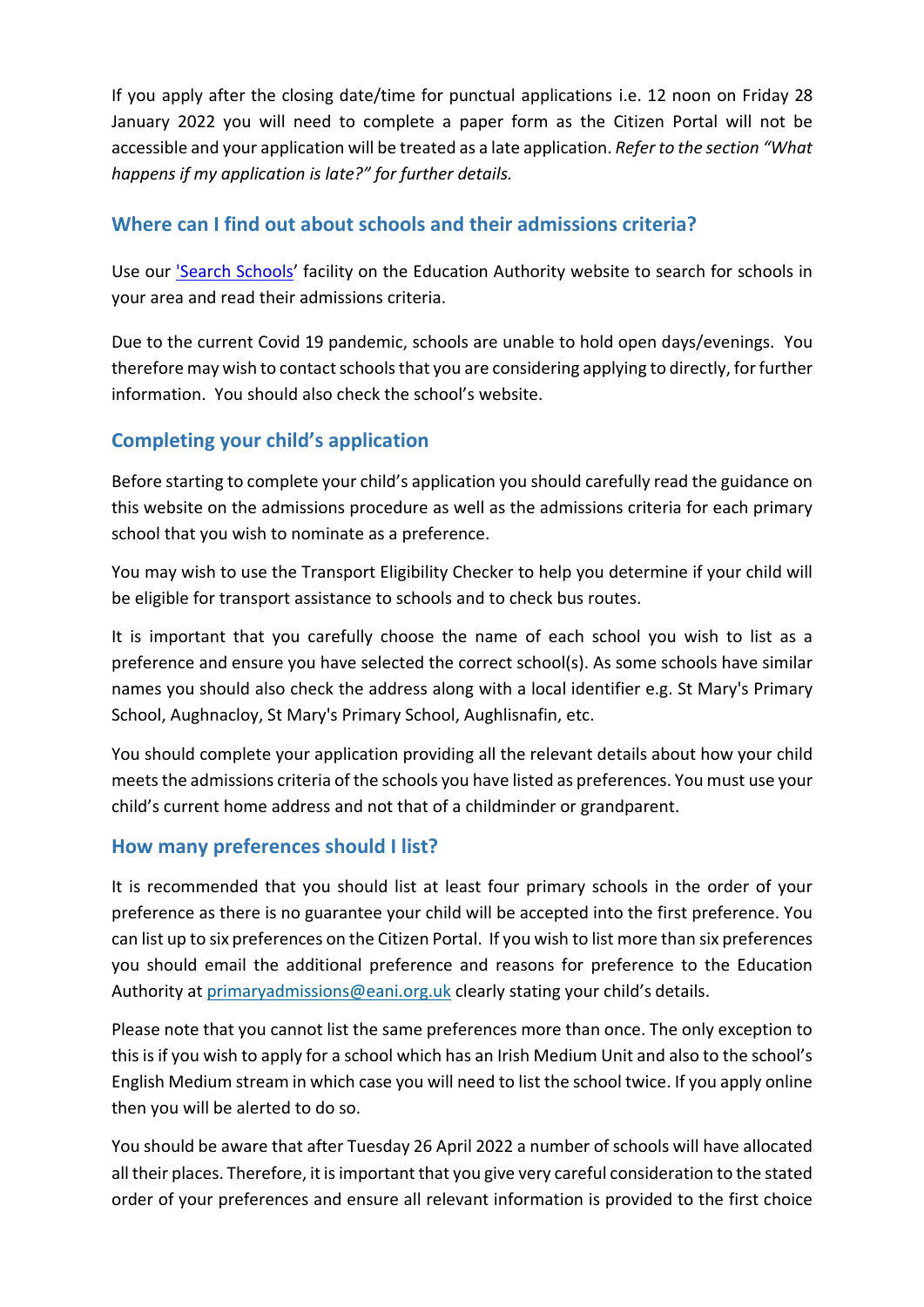school by 12 noon on Friday 4 February 2022.

#### **Previewing and Submitting your application**

You should check all the information carefully before submitting the form. You should ensure that *all* relevant information is provided to enable *all* the schools you have listed as preferences to consider your child's application. *You and you alone are responsible for ensuring that all relevant information is provided.*

If you do not provide relevant information you may reduce the chance of your child being admitted to a school of your preference*.*

It is also your responsibility to ensure that the information you provide is correct*.* Primary schools may verify information provided as part of your child's application and information found to be false or misleading can lead to non-admission.

The information that you provide on the form or in support of your application is covered by the provisions of the Data Protection Act 2018 – General Data Protection Regulation (GDPR).

If you have completed a paper application this should be returned to the Primary Admissions Office, preferably by email [primaryadmissions@eani.org.uk](mailto:primaryadmissions@eani.org.uk) or by post to Primary Admissions Office, Education Authority, 3 Charlemont Place, The Mall, Armagh BT61 9AX. A birth certificate and any other attachments required by any of the preferences you have listed should be securely attached to the form. Please do not send original birth certificates.

#### **I have previewed and submitted my application. What happens next?**

Once you have successfully submitted your application you will receive an email confirmation from the Education Authority. Read this email carefully, as it will advise you about further information that will follow regarding uploading your supporting documents. If you do not receive the email, check your Junk or Spam accounts.

In order to complete the admissions process, you will receive a further email from Education Authority Admissions. This email will include a link to the 'EA Document Upload Tool' which will allow you to upload your child's birth certificate and any other supporting documents that your listed preferences may require. Please allow up to 3 working days for this email to arrive and check your junk/spam folder regularly. The link can be used until **12.00 noon on 4 February 2022**.

The EA Document Upload tool is very straightforward to use. Information can be uploaded using your smartphone, tablet, laptop or computer. It is recommended to use Google Chrome browser if you are using a laptop or computer to upload documents. Using a smart TV is not recommended.

Further information on how to upload documents can be accessed on the [Education Authority](http://www.eani.org.uk/)  **[Website](http://www.eani.org.uk/)**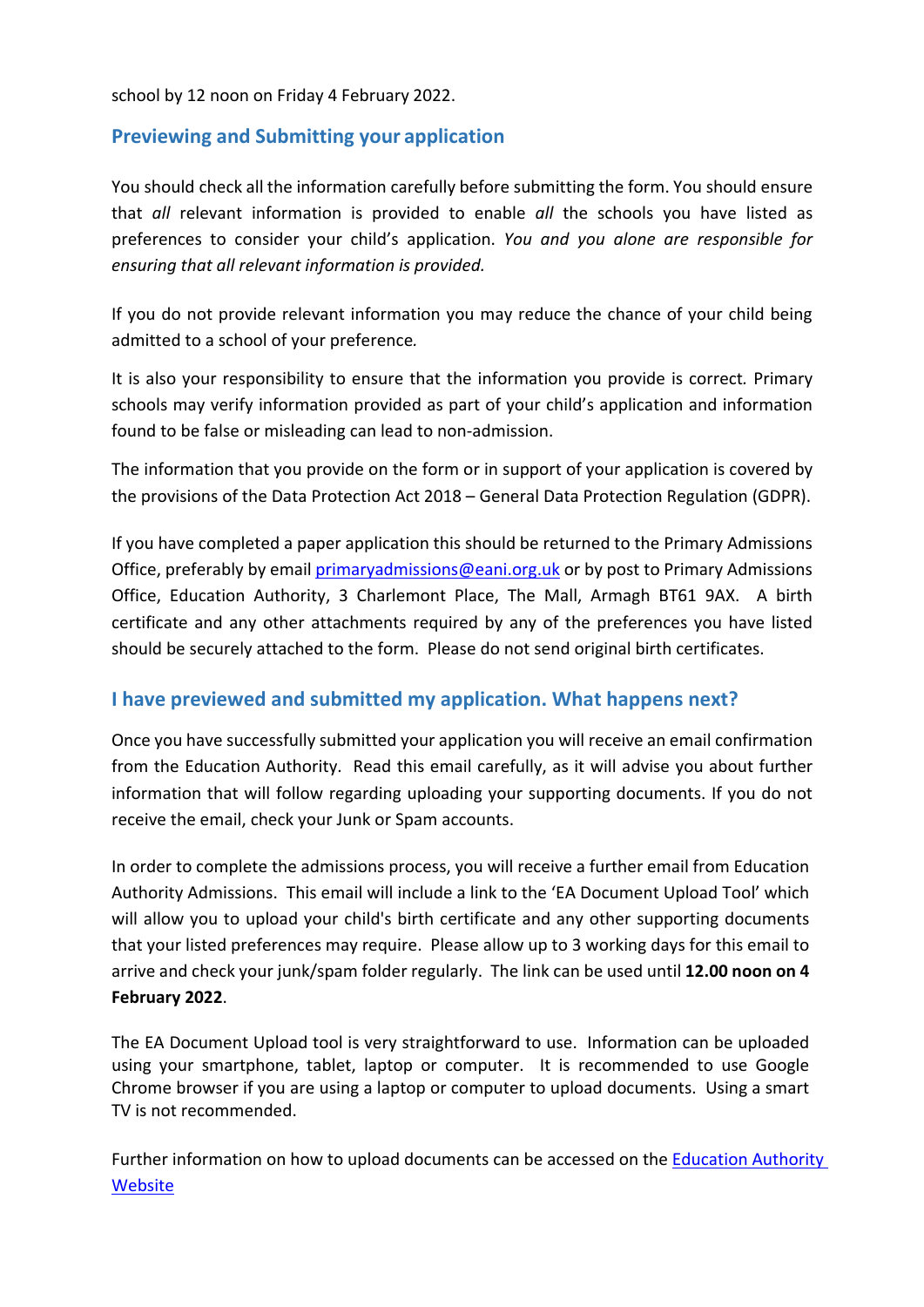## **Documentation in support of an application**

### **Birth Certificate**

A birth certificate is required by **all** schools to check that your child is of compulsory school age.

**Check the admissions criteria on the EA website for each of the schools you have listed to confirm the supporting documents required.** Some schools ask for additional documentation to support or verify information on your child's application. This documentation may be requested at the time of application, during the process or at the notification of placement. You should follow the requirements of individual schools and ensure you provide your documents within the required deadlines. The admissions criteria will indicate if verifying documents are being requested at the time of application. If so you will need to provide the information for any preference(s) listed preferably by 28 January 2022, and not later than 12.00 noon on Friday 4 February 2022.

If you do not supply documents requested this could lead to the withdrawal of a place or the inability of a school to offer a place to your child.

If a school has asked for verifying documents which you do not have, you should contact the school directly to ascertain what they will accept as an alternative.

### **How are admissions decisions made and by whom?**

The Department of Education is responsible for determining the number of pupils each school can admit, this is known as the school's admissions number. If a school's admissions number is greater than the number of applications which it receives; all applicants will be offered places.

In the event of the number of applications being greater than a school's admissions number the Board of Governors will apply the school's published admissions criteria to all applicants to determine which children will be offered places up to the school's admission number. Responsibility for drawing up and applying a school's admissions criteria rests with the Board of Governors.

If your child's application is not accepted by your first preference school it will then be considered by yoursecond preference school. The process will be repeated until a place has been allocated or all preferencesthat you have listed have been exhausted. Placeswill be allocated to those who best meet the admission criteria.

### **How and when will I be notified of placement?**

The admissions procedure closes on Tuesday 26 April 2022 and parents can log on to the Citizen Portal on Thursday 28 April 2022 with the username and password used when making their application to find out the outcome. Schools may choose to notify parents by post, letters for receipt on 28 April 2022.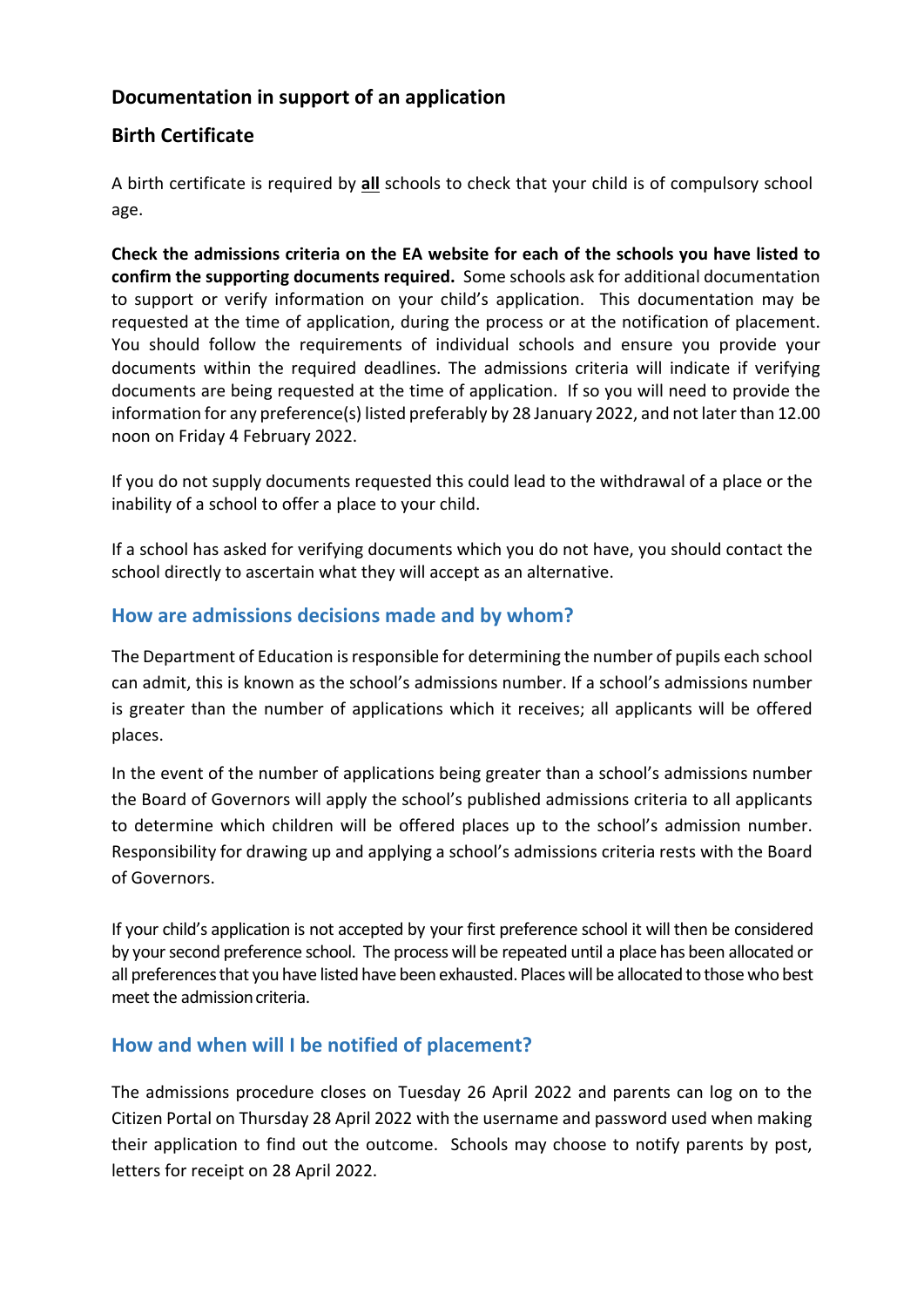In the unlikely event that your child is not offered a place by any of your preferred schools a letter will be sent out by the Education Authority. You will then be asked to consider further preferences of primary schools for your child to attend and a list of those schools which still have places available at the close of the admissions procedure will be accessible on this website.

Details of the appeals procedure will also be accessible on this website at the end of the admissions procedure.

## **Applying to an Integrated Primary School**

If you list an integrated primary school as a preference on your online application you will be presented with an additional question (specific to this preference only) which asks you to select your child's community background from a drop down menu of Protestant, Catholic or Other/None. You may provide any additional information relating to a school's criteria in the 'Preference Reasons Continued'section for each school listed e.g. if you are in a mixed religion marriage.

The details that you provide will only be disclosed to the relevant primary school at the point when your child's application is required to be considered by that school (and will not be shared with any other school listed).

It isimportant that you provide the detail requested so that integrated schools can apply their criteria to the different categories.

If you complete a paper application you will need to carefully read the admissions criteria of the school and follow their instruction on how this information is to be submitted.

If you choose to indicate your child's religion on the Education Authority's paper application form (which is not recommended) then you should be aware that this is done at your own discretion and in the knowledge that this 'special category data', in terms of the General Data Protection Regulations (GDPR), may be seen by other individuals or schools that you have listed as preferences, and the Education Authority takes no responsibility for any use made of it by any person.

### **What happens if my application is late?**

During the admissions procedure when schools are applying their criteria punctual applications will be considered before late applications are considered.

The application procedure opens on 10 January 2022 at 12.00 noon and an application submitted by the closing date of 28 January 2022 at 12.00 noon will be treated as a punctual application.

An application received after 12.00 noon on 28 January 2022 will be treated as a late application.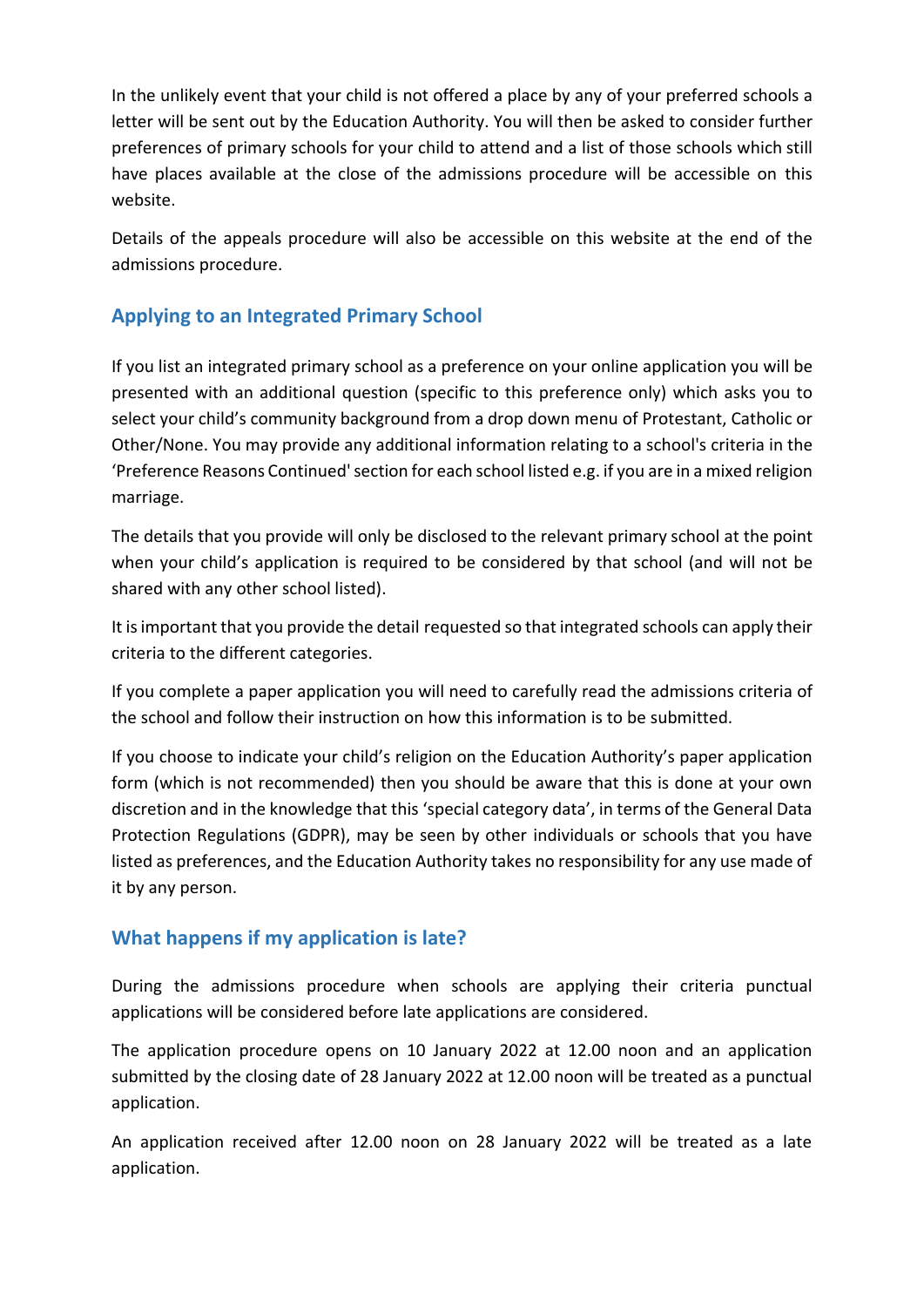#### **NB: The Education Authority does not have the discretion to treat an application received after 12 noon on Friday 28 January 2022 as punctual.**

The Citizen Portal will not be accessible after the closing date/time. Application forms will be available from the Primary Admissions Office – email [primaryadmissions@eani.org.uk](mailto:primaryadmissions@eani.org.uk) or by contacting the Admissions Helpdesk (028) 9598 5595. You can submit a late application to the Education Authority at any time preferably by email [primaryadmissions@eani.org.uk](mailto:primaryadmissions@eani.org.uk) or by post to Primary Admissions Office, Education Authority, 3 Charlemont Place, The Mall, Armagh BT61 9AX. Only those received by 12.00 noon on 4 February 2022 will be processed during the admissions procedure. Late applications received after this date will not be considered until the admissions procedure has ended on 26 April 2022.

Having a late application could reduce your child's likelihood of gaining a place in your preferred school i.e. should the school you are applying to receive more applications than it has places available it will firstly consider all punctual applications (including second and subsequent preference applications) before your application is considered.

#### **I'm planning to move house, what address should I use?**

The address you use on your child's application must be the home address at which they are currently resident. It cannot be that of a childminder or grandparent's home or any other address which is not their normal residence.

If you are planning to move house before the beginning of the school year you should indicate this on your application form under 'Preference Reasons' giving as much information as possible about the planned date of moving and address, if known.

If you move house during the admissions process you must inform the Education Authority in writing preferably by email to [primaryadmissions@eani.org.uk](mailto:primaryadmissions@eani.org.uk) providing your child's name and date of birth and indicating the new address and when your child's address changed. The Education Authority will ensure the school(s) to which you have applied is notified. You may be asked for documentation to verify your move. Please note that where a school uses distance from school within its admissions criteria this will apply to the child's current home address at the time of application.

### **Living outside Northern Ireland at time of application**

You can still make an application for a primary place. However, priority is given to children residing in Northern Ireland at the time of their proposed admission. If you are moving to Northern Ireland, when completing the application, you must use the address you are residing at the time of the completion of your application. Boards of Governors can only use a new address once your child is residing at the new address. You should notify the Education Authority in writing when you have moved and you will need to provide verification of your move.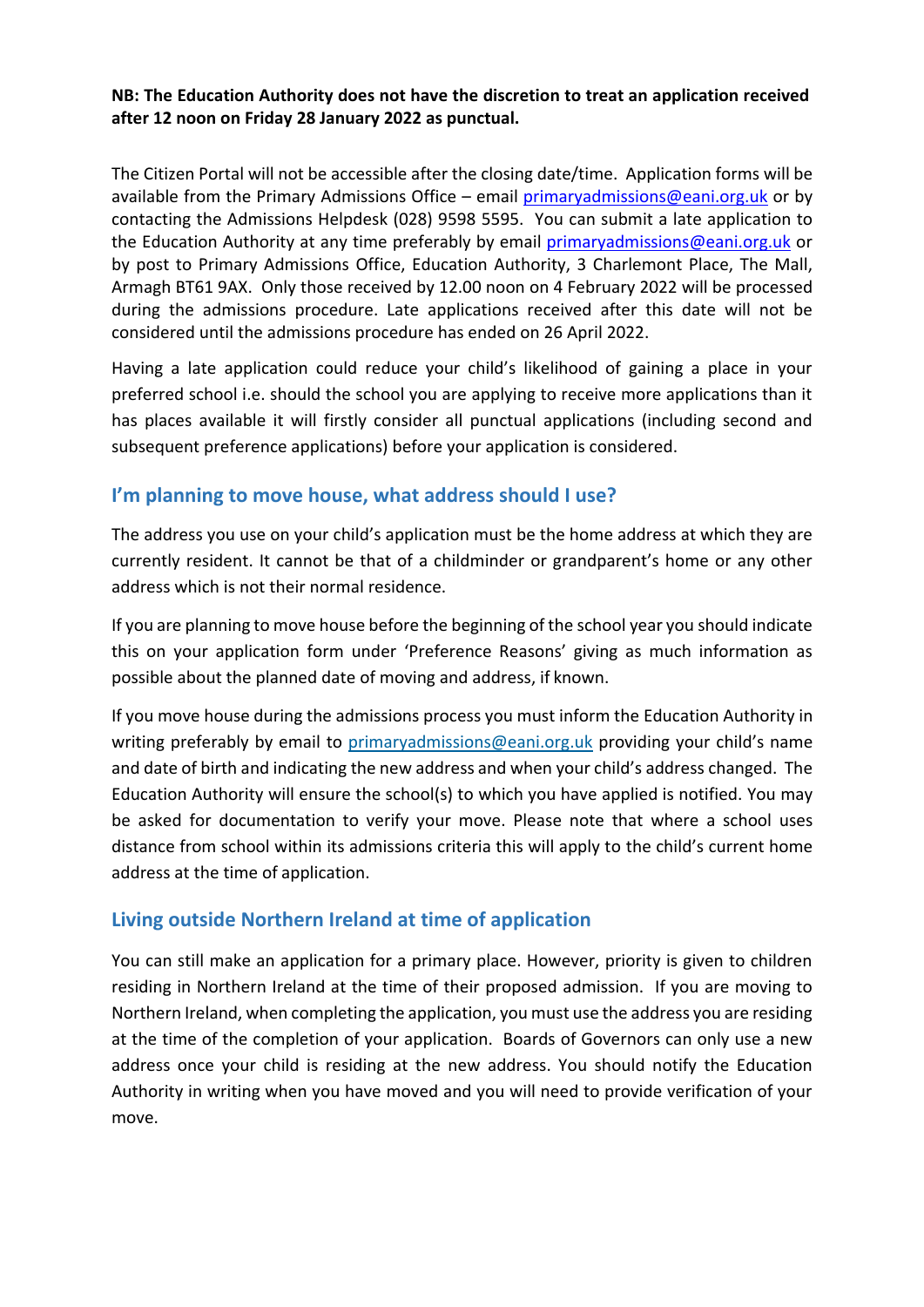### **Adding new/additional information**

During the admissions procedure if your circumstances change in a way that may be important for the admissions process you should contact the Education Authority in writing or by emailing [primaryadmissions@eani.org.uk](mailto:primaryadmissions@eani.org.uk) to provide this new information. Friday 4 February 2022 at 12.00 noon is the final date/time by which the Education Authority will consider the information. After this date new/additional information will not be processed until after 26 April 2022.

# **Changes of preference(s)**

Depending on when you decide to change your preferences different rules apply:

#### **Before 12 noon on Friday 28 January 2022**

If you wish to change your preferences before 12 noon on Friday 28 January 2022 and had applied using the online Citizen Portal you can make changes to your application by logging in to your account and clicking on 'Change your application'. On-screen warnings will indicate that your application is un-submitted and that it cannot be processed unless you re-submit it. You can add/delete preferences and/or change the order of preferences listed using the arrow keys on the 'Your preferred Pre-Schools/Schools' page. Ensure that you also update your reasons for preference as appropriate. You should preview your form and satisfy yourself that all the information is correct before ensuring to re-submit your application by the closing date/time of 12 noon on Friday 28 January 2022. It is your responsibility to ensure you have re-submitted your application otherwise it cannot be processed. If you have changed your order of 1<sup>st</sup> preference or added a new preference check the admissions criteria on the EA Website for each of the schools you have listed to confirm the supporting documents required.

If you have applied using a paper application you will need to contact the Primary Admissions office in writing (preferably by email) to withdraw your form and complete and submit a new application to the Primary Admissions office by the closing date/time of 12 noon on Friday 28 January 2022.

#### **Between 12.00 noon on Friday 28 January 2022 and 12.00 noon on Friday 4 February 2022**

Apart from those necessitated by exceptional circumstances, no changes of preference will be processed if received after 12 noon on Friday 28 January 2022. If you wish to change your preference, for any reason other than in exceptional circumstances, you must withdraw your original application by emailin[g primaryadmissions@eani.org.uk](mailto:primaryadmissions@eani.org.uk) and submitting a new paper application to Primary Admissions.

If this occurs between 12.00 noon on Friday 28 January 2022 and 12.00 noon on Friday 4 February 2022 your new application will be processed within the admissions procedure as a late application. *Refer to the section "What happens if my application is late?" for further*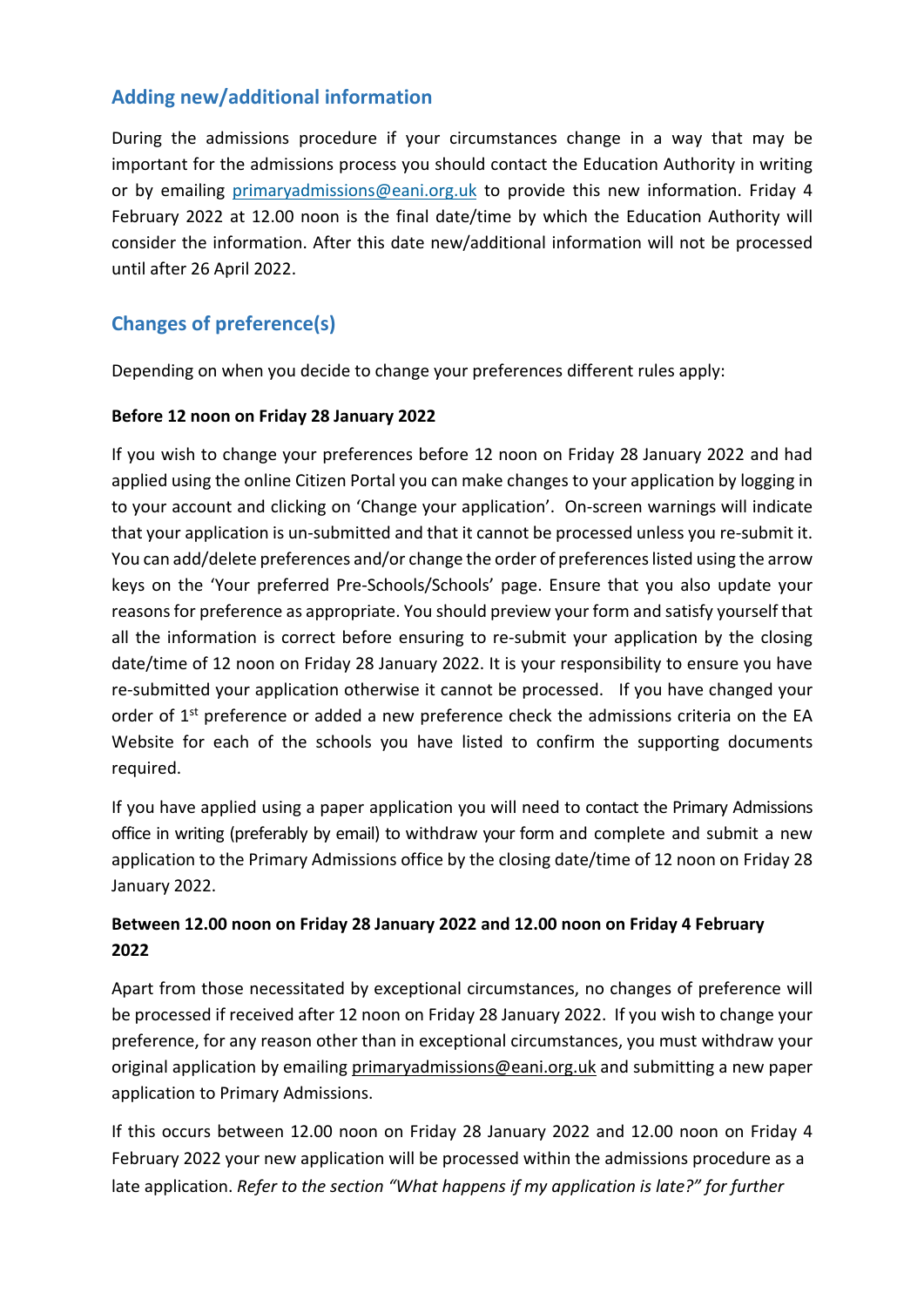*details.*

If you wish to change your preference due to exceptional circumstances you must submit a request in writing to the Education Authority (preferably by email) to [primaryadmissions@eani.org.uk](mailto:primaryadmissions@eani.org.uk) on or before 12.00 noon on Friday 4 February 2022. Verification of the exceptional circumstances must be provided. If approved, the Education Authority will send you a pro-forma to complete with your new list of preferences (in order of preference) and including your reasons for preference as they relate to the admissions criteria. If the original application was received by the closing date/time then your 'changed' application will be processed within the admissions procedure as a punctual application.

#### **After 12.00 noon on Friday 4 February 2022**

After 12.00 noon on 4 February 2022 changes of preference in any circumstances will not be processed until after Tuesday 26 April 2022.

### **Applying for a Reception place in the school year September 2022 - June 2023**

#### **What is a Reception Class?**

A limited number of primary schools have a Reception class/group for children who are aged four at the date of their admission but who are not yet compulsory school age (i.e. children whose fourth birthday is after 1 July in a year).

Children in Reception classes do not follow the primary one element of the Northern Ireland curriculum and **cannot** be admitted until they reach their fourth birthday.

Children who are not of compulsory school age will only be selected for admission after all children of compulsory school age have been allocated a place.

#### **Which schools have Reception provision?**

You can use the 'Find a School' search facility to find out if a primary school in your area has a reception class

Schools that admit children into reception classes will also indicate this in their admissions criteria.

It should be noted that the majority of primary schools do not have reception provision and where it does exist children of compulsory school age must be given priority. Therefore you should consider applying for a funded pre-school place through the separate pre-school admissions procedure. For further information access the Pre-School Admissions Guide.

### **How do I apply for a Reception place in a primary school?**

The easiest way to apply is online using our [Citizen Portal.](https://capita.slough.gov.uk/CitizenPortal_LIVE/Account/Login) User guides are available on the Education Authority website a[t eani.org.uk.](http://www.eani.org.uk/)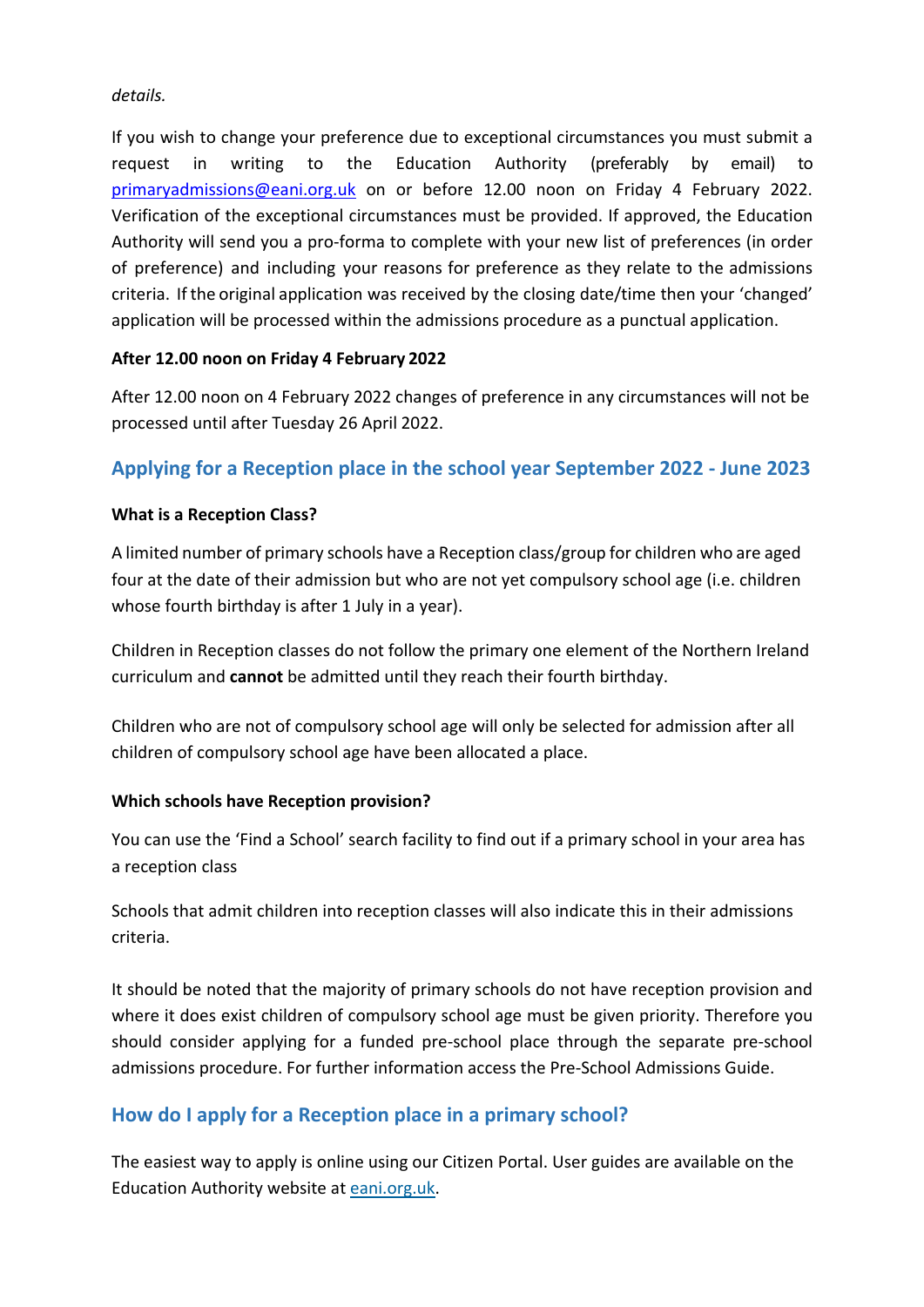You can apply online between:

### **12.00 noon (GMT) on Monday 10 January 2022 and 12.00 noon (GMT) on Friday 28 January 2022**

If you are unable to apply online, paper applications will be available by request only from the Primary Admissions Office, Education Authority. If you require a form please contact:-

Tel: Admissions Helpdesk 028 9598 5595

Email: [primaryadmissions@eani.org.uk](mailto:primaryadmissions@eani.org.uk)

By Post: Primary Admissions Office, Education Authority, 3 Charlemont Place, The Mall, Armagh BT61 9AX

Before you preview and submit your application it is important that you read the admissions criteria of the schools you are interested in sending your child to. When completing the application you will need to make sure you include all the relevant information about how your child meets the criteria as this is what schools will use when applying criteria and making decisions on which children will be offered places.

If you apply after the closing date/time for punctual applications i.e. 12 noon on Friday 28 January 2022 you will need to complete a paper form as the Citizen Portal will not be accessible and your application will be treated as a late application. *Refer to the section "What happens if my application is late?" for further details.*

#### **Can I apply for a pre-school place and a place in a reception class?**

Yes you may apply for both a pre-school place and a place in a reception class. These are two separate application procedures and therefore you will need to complete two separate applications.

#### **Duplicate Applications**

You can only make one application for your child. Otherwise you will have made a false declaration. In the event that parents are discovered to have lodged more than one application for a child, then the first application lodged will normally be treated as the formal expression of parental preference and all other applications will not be considered.

#### **Parents disagree on which schools to apply to/priority order for preferences**

In cases where parents cannot agree on the preferences for their child they should endeavour to do so as soon as possible to minimise the risk of their child being unplaced. If mutual agreement is not possible ultimately you may need to obtain a Specific Issues Order from the court. If you require further advice you should contact the Education Authority.